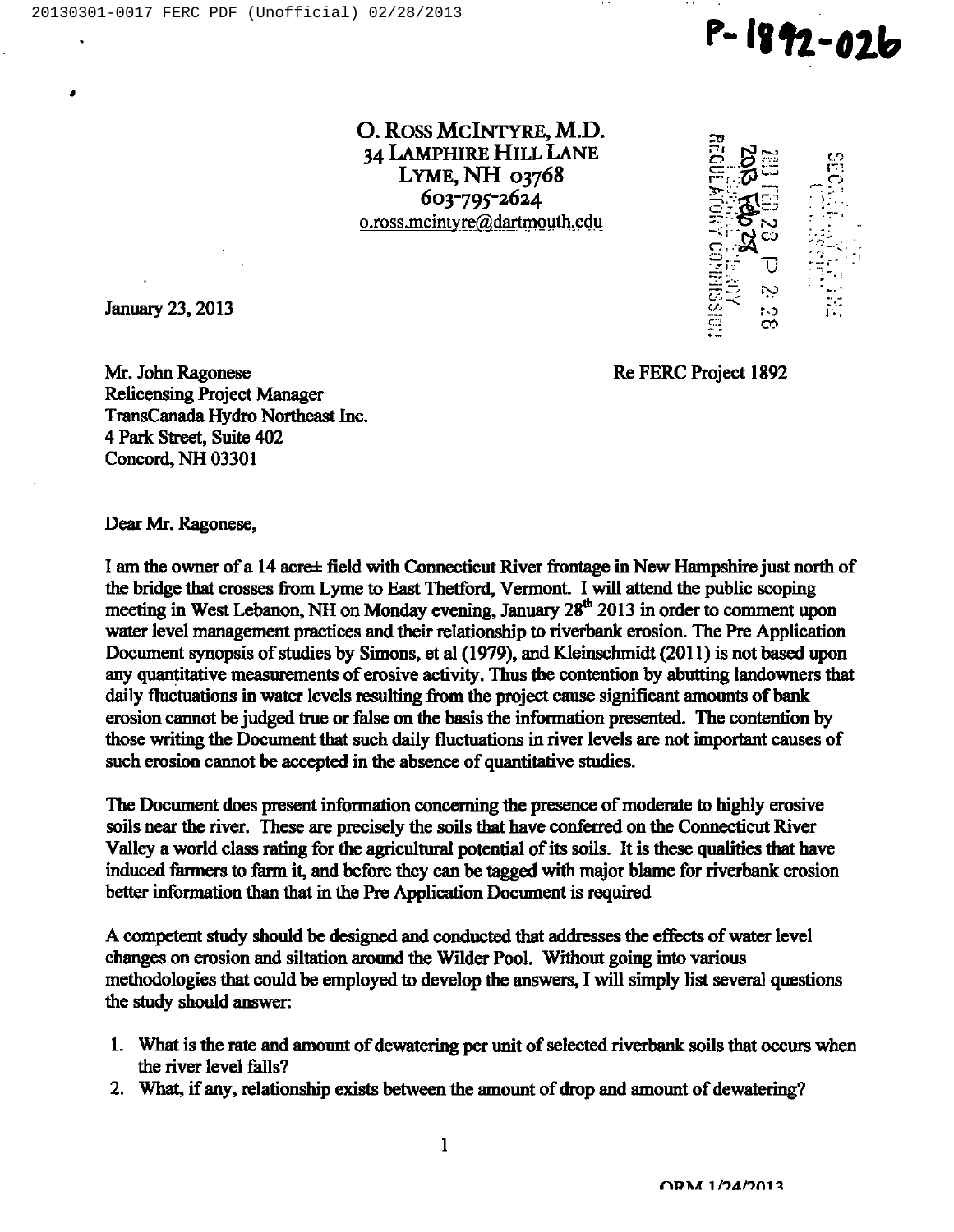$\lambda$ 

- 3. How does dewatering relate to the *rate* of fall in the water level and to the duration of a raised water level.
- 4. How much soil is removed by dewatering per unit of soil and what is its distribution subsequently as a result of a given amount and rate of dewatering?
- 5. On the basis of these studies an estimate of siltation from the Wilder Lake source will be possible. It can then be compared with siltation as a result of input from upstream dams, and that arising from the four main and smaller tributaries in the intermediate drainage area above Wilder. When coupled with information concerning silt passed by Wilder to the river below the dam, an estimate of the useful lifetime of the Wilder Pool will be possible, and can be compared with other methods of estimating its useful life.

One might have imagined that at least we would already have the results of slump tests on various soil types at different water level exposures. Even these have not been done.

Once completed, a well-done study will allow allocation of the sources of siltation of the Wilder Lake, a matter of concern to the operators of the Project as well as to the community in which the Project is based. Quantitative information may suggest improved strategies for water level manipulation that will diminish erosion of the riverbank.

The benefits of hydropower are increasingly important as renewable energy becomes a national priority. The value of the Project to the operators as well as to the community will best be served by insuring that the useful life of the project is not compromised by a preventable loss of reservoir capacity.

On page 3-14 the statement is made that "The project is operated in a daily cycle "run of the river" mode where daily inflow matches daily outflow. This may result in modest daily pond fluctuations due to upstream Project-related generation, mainly at the downstream end of the Wilder Reservoir due to the "pitch" of the river, but relatively constant water levels are maintained." I paddled my canoe on the Connecticut River in 1949, prior to the closure of the Wilder dam, and I find this statement outrageous. Current Wilder Lake levels are not a run of the river situation, and it is fortunate for the applicant to be able to blame the upstream dams if it isn't. A rise or fall of one or two feet during a single day prior to the presence of dams on the river would have signified a major meteorological event. The wards "relatively constant" used to denote changes of a foot or more in water level in 24 hours could only be used by a person wishing to obfuscate the effects of water level changes and the statement should be removed fiom the Document. No unbiased person walking the river bank on even an occasional basis could agree that the river levels are "relatively constant".

Conclusions: The Pre Application Document references work by consultants who have offered the opinion that changes in water levels in the Wilder Lake are not important causes of riverbank erosion. This opinion is not supported by any quantitative study. Some of the abutters of Wilder Lake believe that fluctuations in water levels in Wilder Lake are largely responsible for erosion of the shoreline. They have not offered any quantitative information to support their opinion. It is in the interest of the operator of Wilder Dam, the abutters to the Project and to the public at large to have a means of allocating responsibility for erosion and the resulting siltation of the reservoir. If the suggested study shows that such erosion is a substantial component of siltation it is in the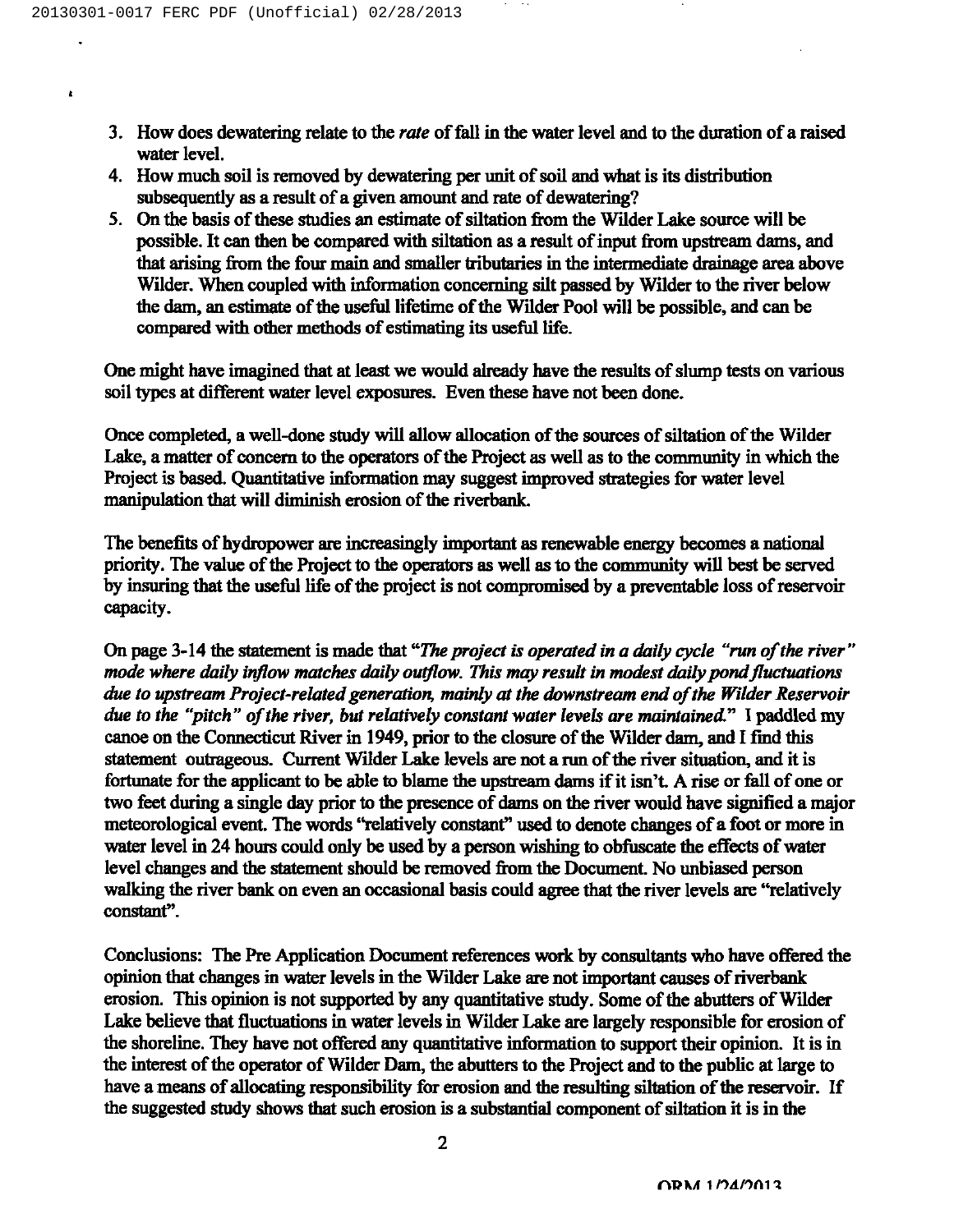interest of the public for the Regulators to take reasonable steps that could diminish it and to allocate responsibility and costs for such steps.

The words "relatively constant" used to denote changes of a foot or more in the Wilder Lake water level in 24 hours should be deleted fiom the Pre Application Document.

Please inform me if clarification on any points I raise above is necessary and I will be pleased to respond.

Sincerely yours,

l,

 $\bullet$ 

O. Ross Mclntyre, M.D.